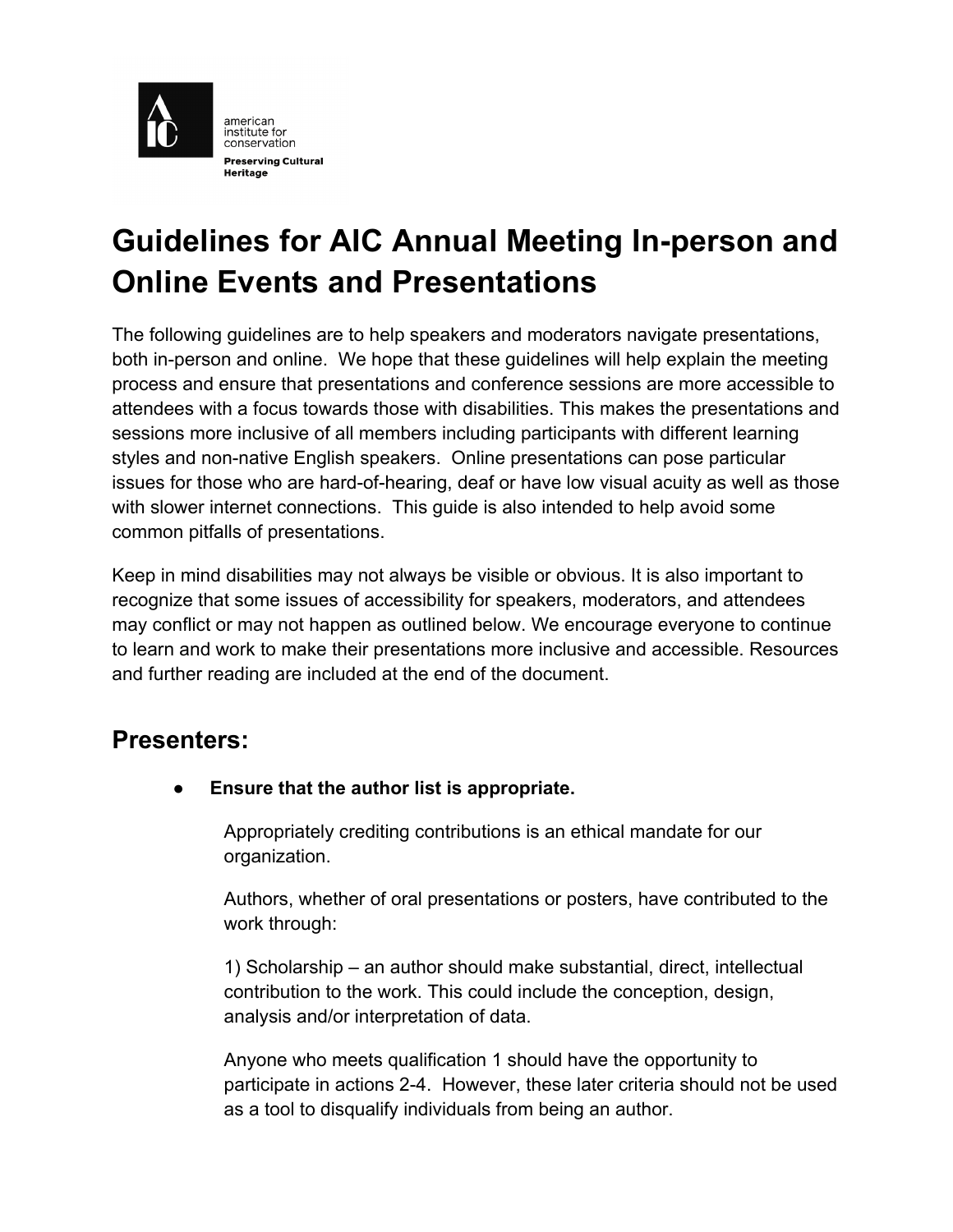2) Authorship - all authors should play a role in the drafting and/or revision of a presentation or poster.

3) Review and Approval - all authors must approve that their contributions are accurately noted and be satisfied with the quality of description of their portion of the work.

4) Responsibility - all authors are responsible, to the best of their ability, for the integrity and accuracy of their work.

Authorship is not limited to colleagues in the conservation field. Under these criteria, it is important to recognize that if a project has involved collaboration with an artist, with a community, or outside organization, they should be appropriately acknowledged as authors.

All people named as authors must have approved the inclusion of their name on the presentation/poster

# ● **Provide formal acknowledgments for those who have contributed to the project but are not authors.**

At the end of the talk include a formal acknowledgments slide for those who have supported the project, or on a poster include an acknowledgments section. These individuals might include technicians who acquired data, a lab head or key administrator who obtained funding, or a colleague who helped with the work in a tangential but valuable way, such as; providing a key material or sample.

Give photo credits if using images supplied by others.

If feasible, name all individuals shown in images.

# ● **Speak clearly and use simple language. Try to avoid idioms, unnecessary jargon, and undefined acronyms.**

Idioms can be particularly difficult for those with cognitive disabilities to interpret and may be taken literally. Additionally, they are often geographically specific, making them less comprehensible outside that region.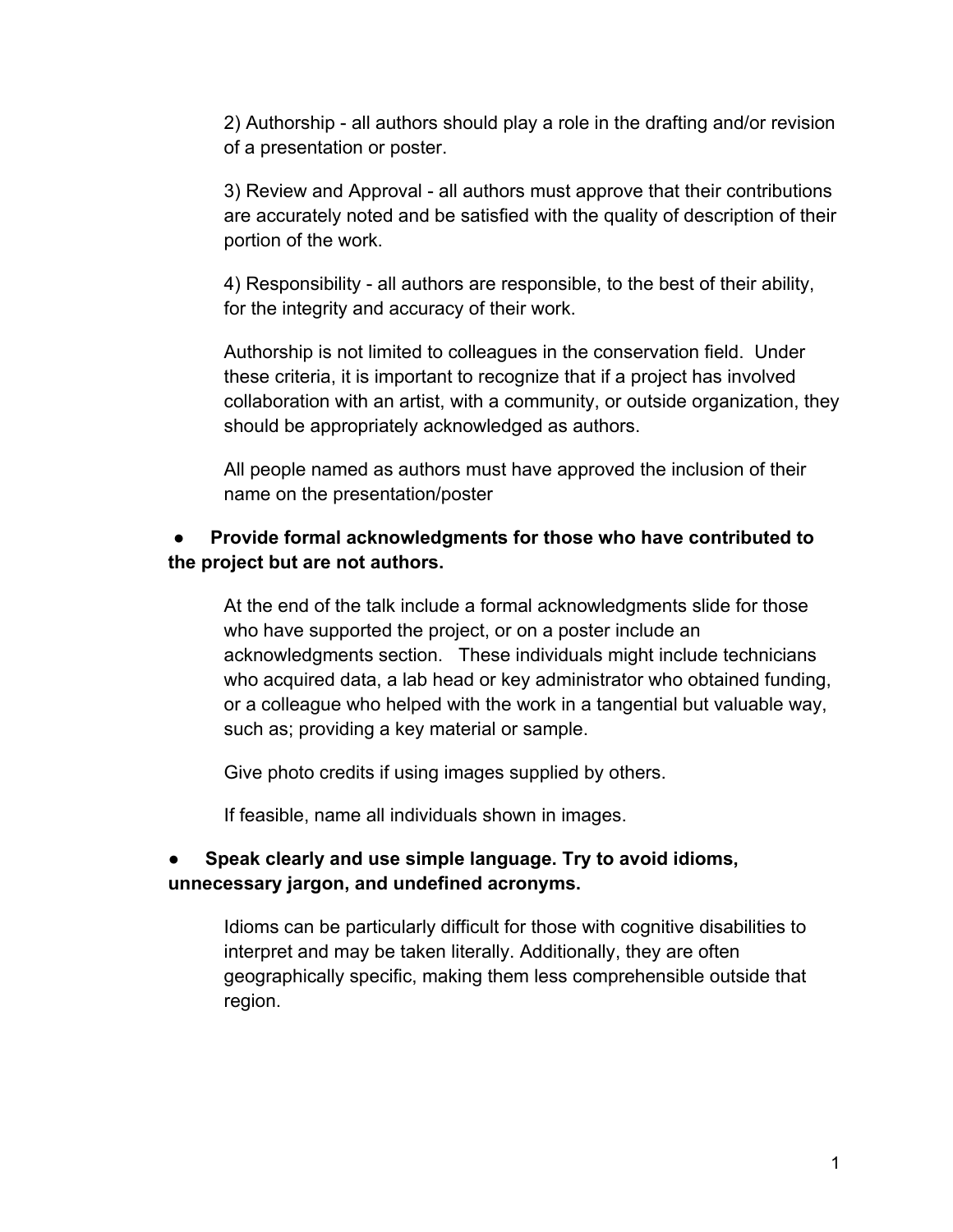#### **Provide trigger warnings for sensitive material and topics.**

Sensitive topics might include human remains, excavation of burial materials, or photographs of specific groups or with sensitive or violent imagery.

#### Use gender-neutral language when possible and appropriate.

The use of gendered pronouns (his or her) can exclude those who identify in other ways. "They" is increasingly acceptable for both plural and singular gender-neutral pronouns.

#### Use sufficient color contrast for visuals.

Avoid busy backgrounds and lots of patterns. Be mindful of how colors appear to those who are colorblind, especially red/green and blue/green.

#### Use an easy-to-read font.

Sans-serif fonts, such as Arial, Verdana, Helvetica can be easier to read.

Avoid complicated and fancy fonts.

Italics and underlining can reduce the legibility of text. Use them sparingly or not at all.

# ● **Maintain large font sizes for titles, bullet points, and other important text.**

Font size should be kept above 18 pt. Headers should be between 36 – 44 pt.

The appearance of a font's size can vary greatly by typeface.

### **Provide minimal text on each slide.**

Try to stick to only a few points or bullets.

Less than 6 lines of text in a block is recommended.

### ● **Keep text away from edges and bottoms of slides.**

Text near edges and bottoms of slides can be harder to read on small screens, can be obscured by Closed Captioning (CC), and is more likely to be cut off.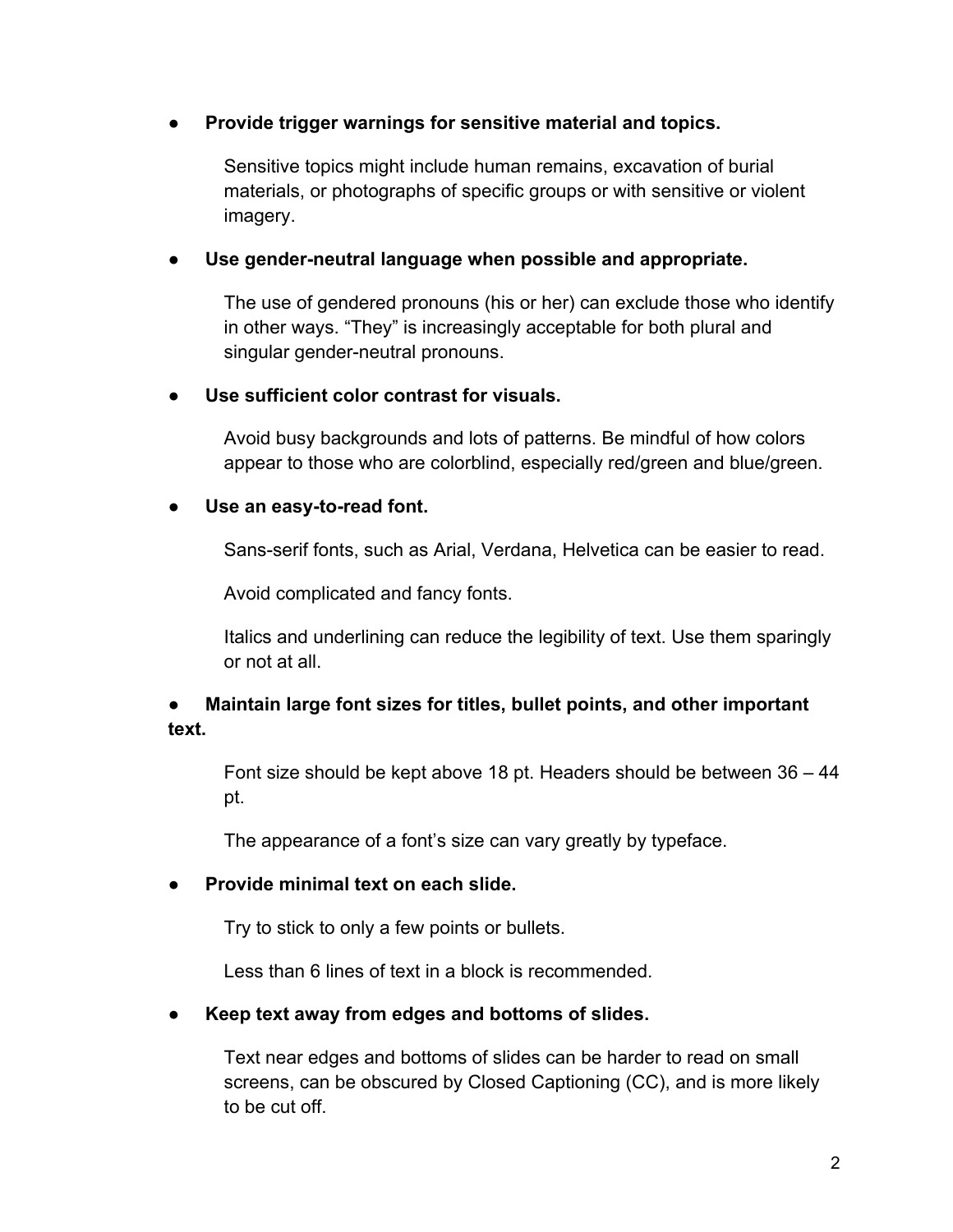● **Do not use the color of the text as the only means of differentiating information.**

## **Provide an outline of the presentation**

An introductory outline to the talk set-up the proper expectation for a presentation and help participants follow along.

# Use slide templates.

Templates provide a hierarchy to the information on a slide so that screen readers can read the elements of a slide in the intended order. Templates also make it easier for slides to be turned into outlines. Inserted text boxes can be read out of order by screen readers and should be used judiciously.

# **Read out or describe the content of slides.**

Those with low visual acuity or Visually Impaired People (VIPs) may find small images or text hard to read

Describe what the images or graphs show, for example, say "After aging, all samples showed increased yellowing and darkening." This is more informative and does not rely on the listener's ability to quickly examine and interpret the image/graph. Whereas "As you can see, the samples didn't age well." requires more 'work' on the listener's part.

# ● **Avoid flashing lights or quickly changing graphics.**

Flashing lights can cause issues for those with chronic migraines or epilepsy, along with others. If these need to be used, provide a warning to the audience at the beginning of the presentation then again right before they appear.

# **Use Microsoft Accessibility Checker.**

Microsoft PowerPoint has a built-in Accessibility Checker that can identify issues for screen readers and other Assistive Technologies. It is a good check for presentations that will be distributed in other formats but should not be relied on solely to check for accessibility of presentations.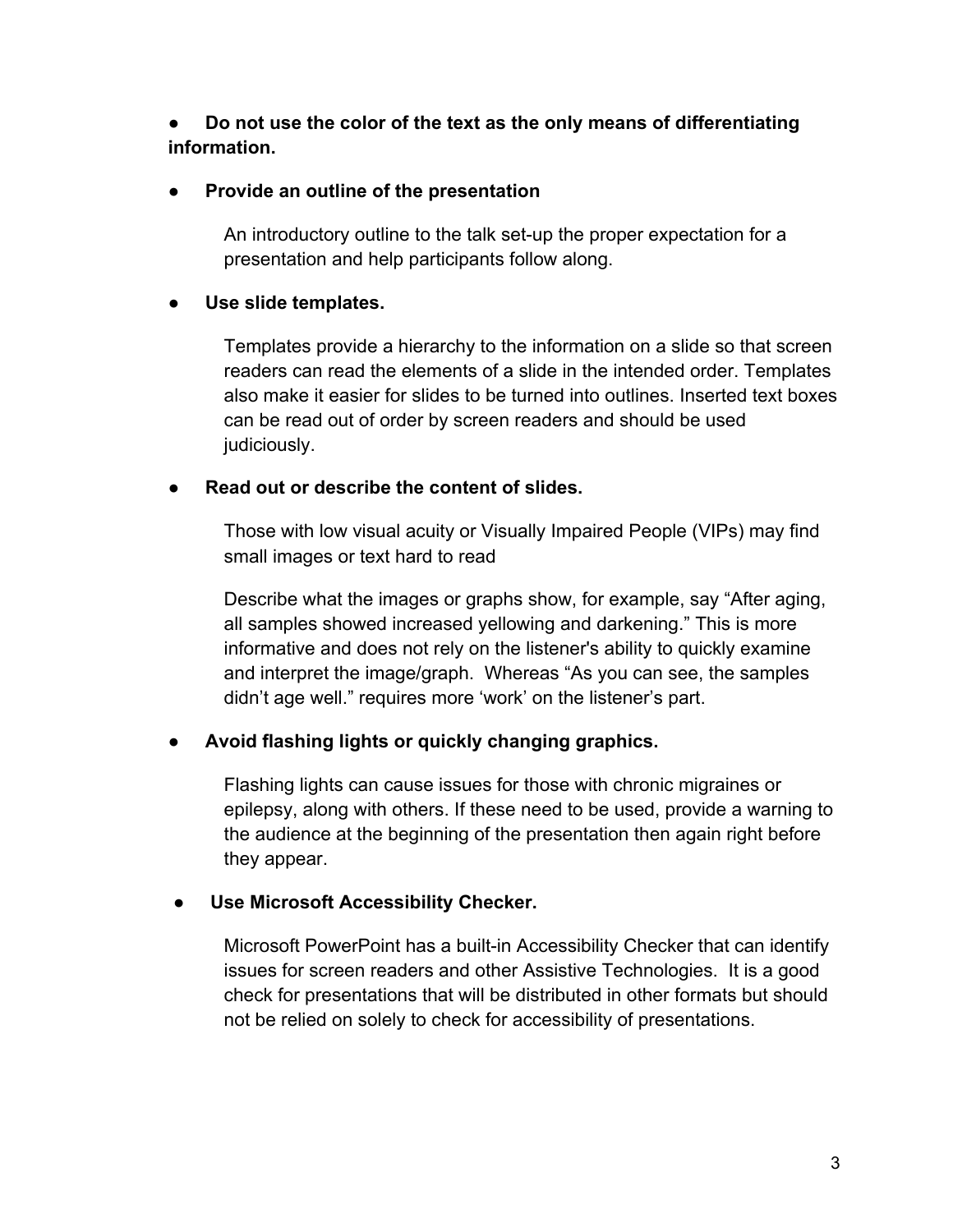# **Moderators/Hosts:**

# **Before Sessions:**

# Ask the speakers if they need specific accommodations such as a **wheelchair ramp or have visual or hearing impairments or if they have infrastructure needs, such as a table for samples**

Please communicate any requirements to AIC Annual Meeting Director, Ruth Seyler at rseyler@culturalheritage.org

# ● **Confirm the pronunciation of the speakers' names and their preferred pronouns.**

### ● **Speakers should bring their talks on USB/flash drives**

AIC recommends that speakers come half an hour before their session to load their presentations on the conference computer and run through them to make sure they are displaying correctly. This system works out well most of the time, but isn't always feasible. If a speaker can't come early for some reason, try to get their USB in advance.

### ● **Speakers MUST use the computers provided in the session room**

Switching between computers can be logistically difficult and timeconsuming, and there are not enough AV staff on hand during sessions to facilitate this.

### ● **Nature abhors a vacuum**

If the audience has no questions after a session, a good moderator needs to have some ready. Speakers are often delighted to provide 'seed questions' for the moderator to ask that highlight aspects of their work they find interesting or wish they had time to go into greater detail. Email them about 2 weeks before the conference to solicit ideas.

# **During the Sessions:**

● **Always use the microphone when speaking**

**I**nsist that speakers use the microphone when presenting and audience members do so during the question and answer period. If the questioner cannot reach a microphone, repeat their question into your microphone.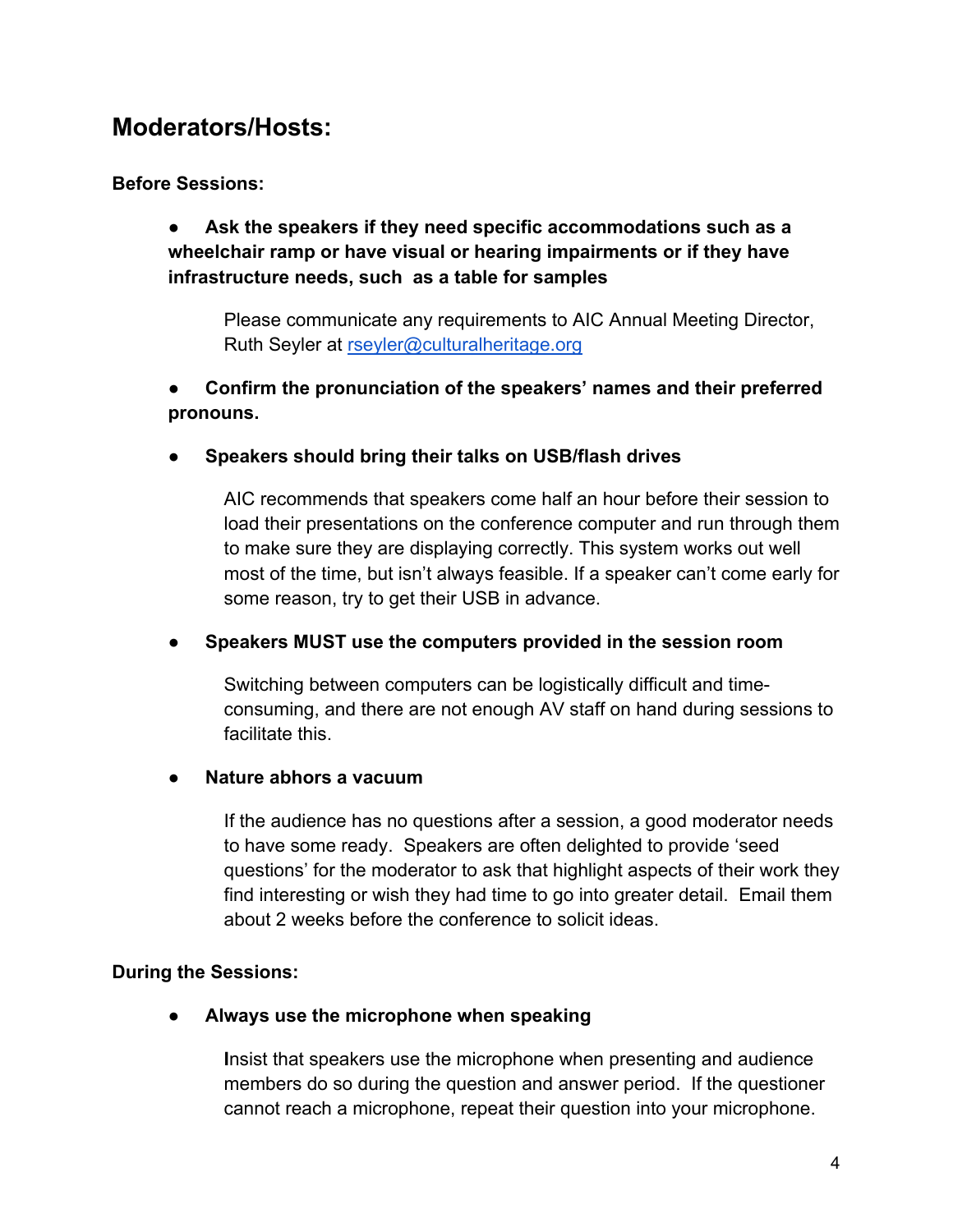#### **Keep the speakers and question and answer period to time**

start your session on time, even if the audience is still trickling in

it's helpful to signal a speaker once when they have 5 minutes left and again when time's up. There are various ways to do this. People have had a timer on the podium, used a timer tone on their phone, waved a cat toy, or held up a hand or a sign. Whatever you do, tell the speakers ahead of time so they know what to expect. Be strict about timing

Be strict about cutting off questions if time is short. You can invite people to continue the dialogue later

#### ● **Moderating questions**

Session chairs are strongly encouraged to exercise their discretion and cut off speakers or audience members if dialogue becomes inappropriate.

If an audience "question" is too long, too specific, or otherwise not appropriate for a conference Q&A, interject and say, "Thank you, this is so interesting, but in the interest of time, I suggest that you connect with the speaker after the session. I'd like to get to other questions."

If a questioner is aggressive, hostile, or disrespectful you can step in and say something like, "I'm going to stop you right there and ask you to moderate your tone, because that sounded aggressive (or rude, whatever). Our conference does have a code of conduct and all questions and comments must be respectful. Can you please rephrase what you just said? If not, let's move on."

### **After the Sessions:**

# ● **Lead the audience in a round of applause for all speakers in the session**

- **Reach out in-person or by email to thank the speakers for participation**
- **Request feedback after the event.**

This will allow participants who experienced issues to let you know so they can be addressed in the future.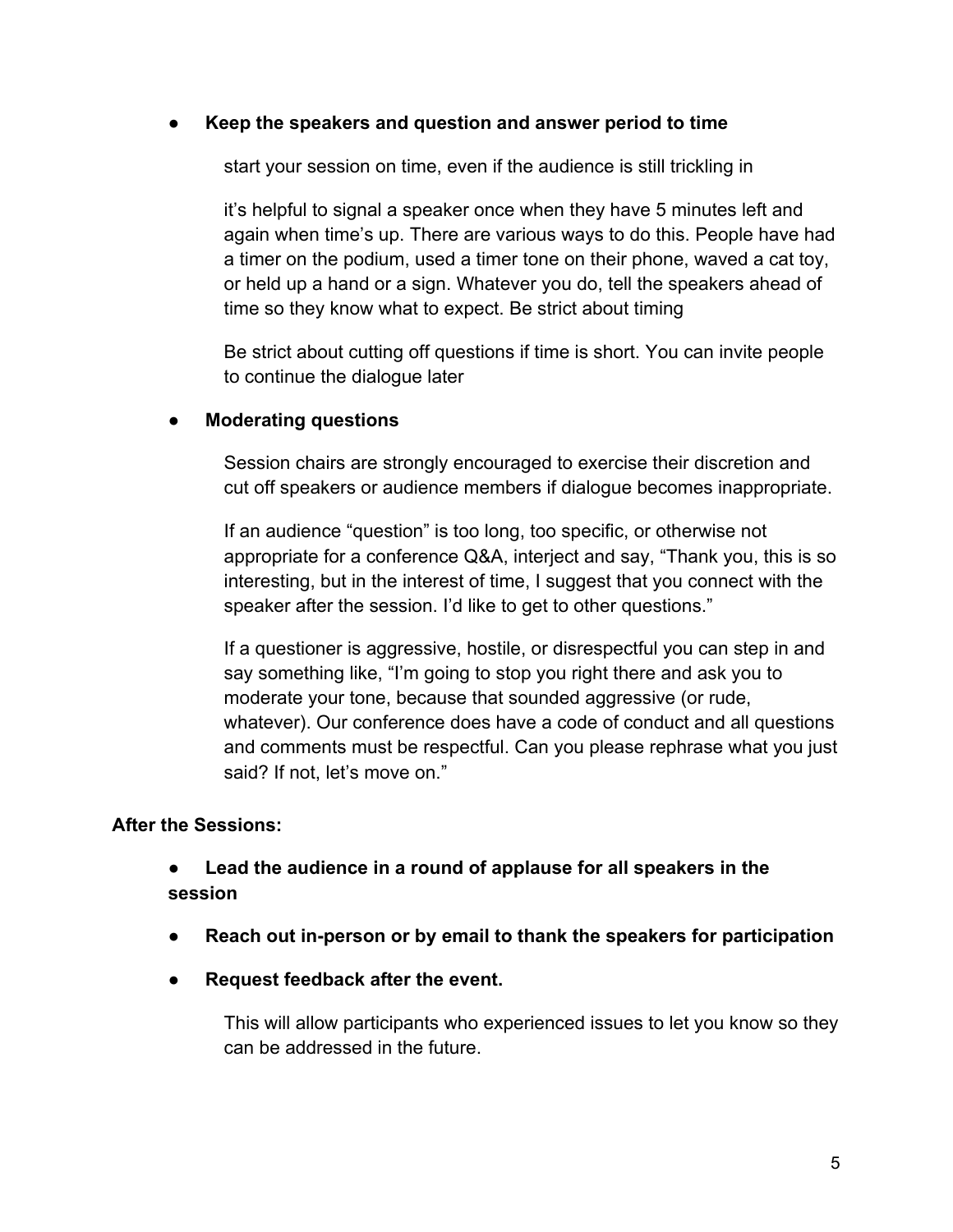## **Clarify what will come out of the event.**

Let participants know if there will be follow-up, minutes, post-prints, or a recording to be shared.

# **Online Specific Guidelines**

# **General:**

Face the audience/ camera and do not obscure your mouth.

This is not always possible due to masks, but it is still important when possible for those who use speech reading techniques.

# **F/AIC now provides live automated Closed Captioning (CC) for online workshops and events.**

Speakers are still encouraged to send slides or other notes in advance to help those who are hard-of-hearing or deaf to follow along; update materials if you make changes.

CC can be activated in the menu bar along the bottom of the screen in Zoom Webinar.

● **Hardwire your internet connection, if possible.**

Hardwired connections can help alleviate issues with an unstable Wi-Fi connection, which can affect your audio quality, make sound drop out, and render the use of speech-to-text programs difficult.

● **Test all technology BEFORE the meeting.**

This includes camera and video functions, Wi-Fi, and screen sharing if you plan on using these. Hosts and all participants should also know how to mute microphones.

If possible, offer a session to test that all technology works beforehand.

● **Only one speaker at a time and take pauses between speakers.**

Don't interrupt other people when they're speaking or attempt to speak over them. Interrupting speakers is difficult for all participants to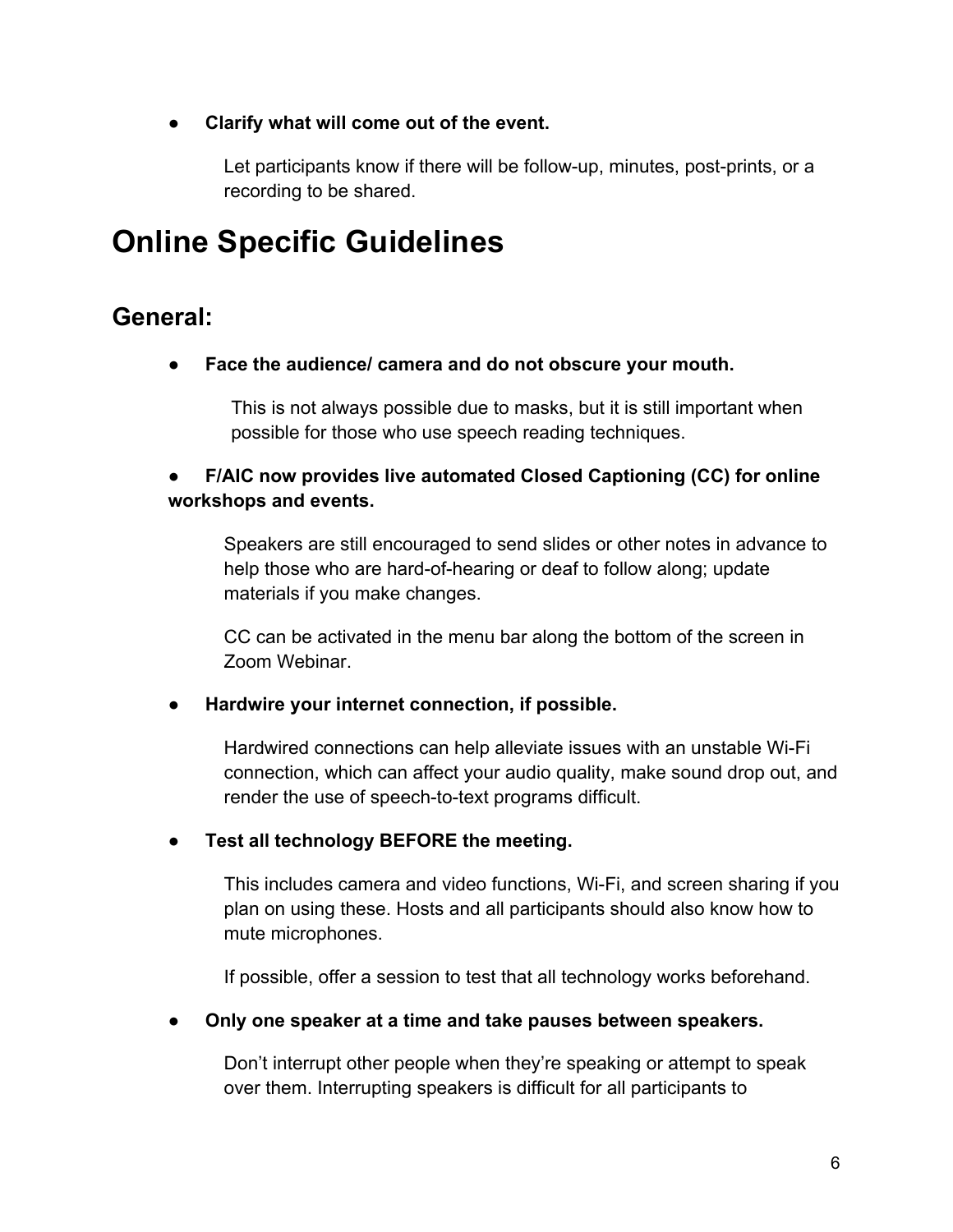understand and especially problematic for those using speech-to-text software.

Most online formats do not support multiple speakers at a time.

Pausing between speakers allows people and software to catch up (such as those using text-to-speech, with slow bandwidth, or taking notes).

## **Minimize background noise and notifications.**

Find a quiet place to host or call into your webinar. If you can't find a quiet environment, use a headset with a microphone to help reduce background noise.

Turn off all notifications on cell phones, messaging apps, and mail clients. Setting your status to "do not disturb" can help reduce interruptions.

# State your name each time you speak.

This allows anyone using an interpreter or listening only to voices to know who is speaking.

### Be mindful of clothing, accessory choices, and the environment.

If you'll be on video, solid color clothing (instead of patterned) is less distracting.

Be mindful of any accessories or jewelry if you are expressive with your hands. The noise and movement can be distracting and interfere with audio for participants.

The positioning of light and certain virtual backgrounds make speech reading techniques difficult (e.g. backlit speakers, glares from the sun, and low light settings).

# Wait to share your screen until you are ready to start presenting.

Sharing your screen before the presentation starts can mean that people who use speech reading techniques can't see participants and speakers.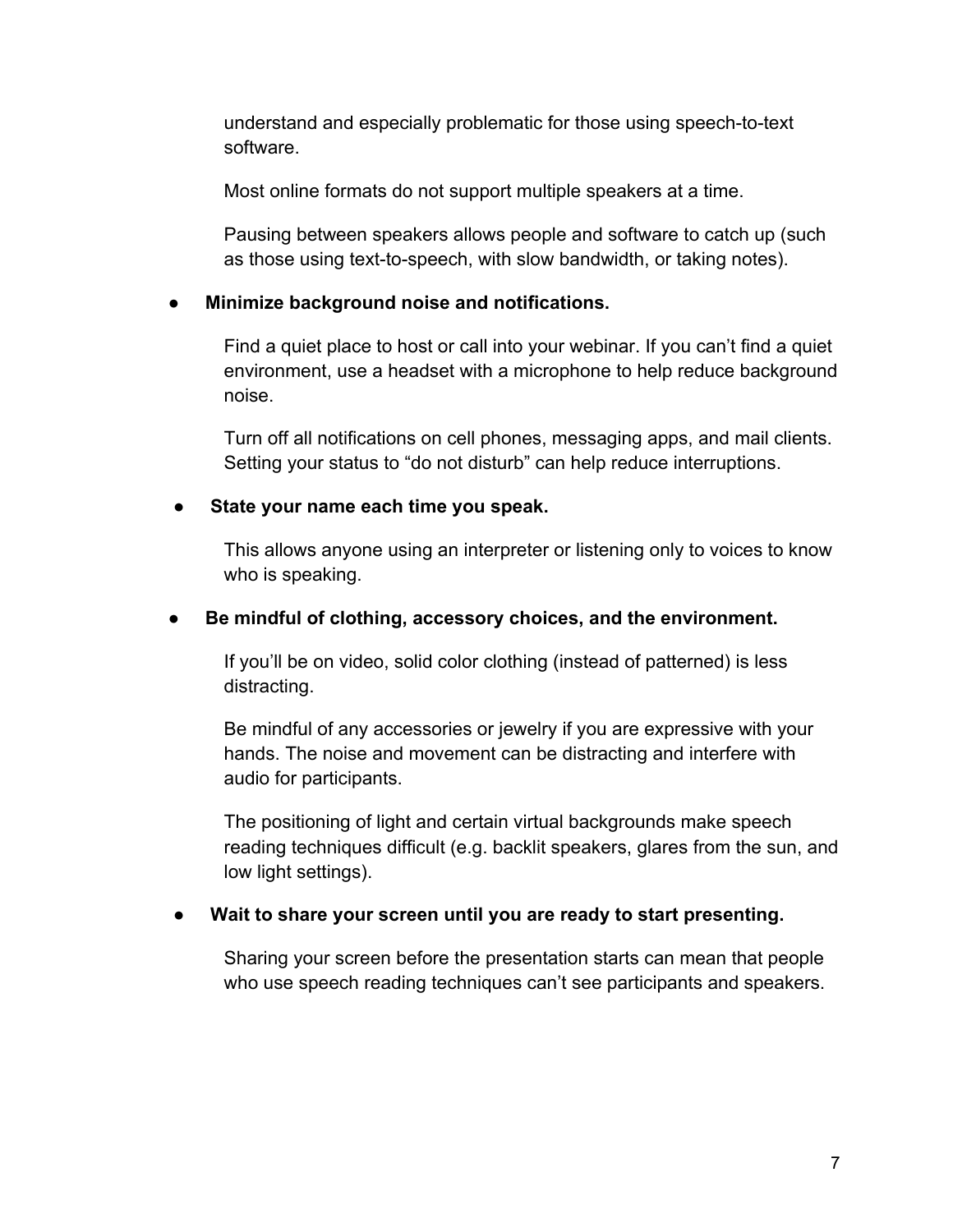**Read out or describe the content of slides.** 

Those with low visual acuity or Visually Impaired People (VIPs) may find the smaller format of individual screens more difficult if their standard text reader cannot be used.

● **Incorporate audio description and alternative text of important images, graphs, and charts on your slides; videos should be closed captioned.**

For example: "After aging, all samples showed increased yellowing and darkening." vs. "As you can see, the samples didn't age well."

Alternative text (Alt text) is used by text-to-speech software to describe an image.

# **Moderators/Hosts:**

### **Before Sessions:**

- **Know the call-in option for people without webcams or microphones.**
	- **Explain expectations for meeting participants and event attendees.**

Information might include how everyone can participate, how to contribute, and any roles that need to be assigned. A code of conduct can be introduced if you anticipate issues around some of these conventions.

### **During Sessions:**

● **Greet/Introduce all participants or speakers.**

Sign in to the event 5-10 minutes early to allow attendees to join before the content begins. This can also give some time for those with technical issues to resolve them.

Use gender pronouns when doing introductions and/or add gender pronouns to your name as it appears on the screen. Practice names before the session begins.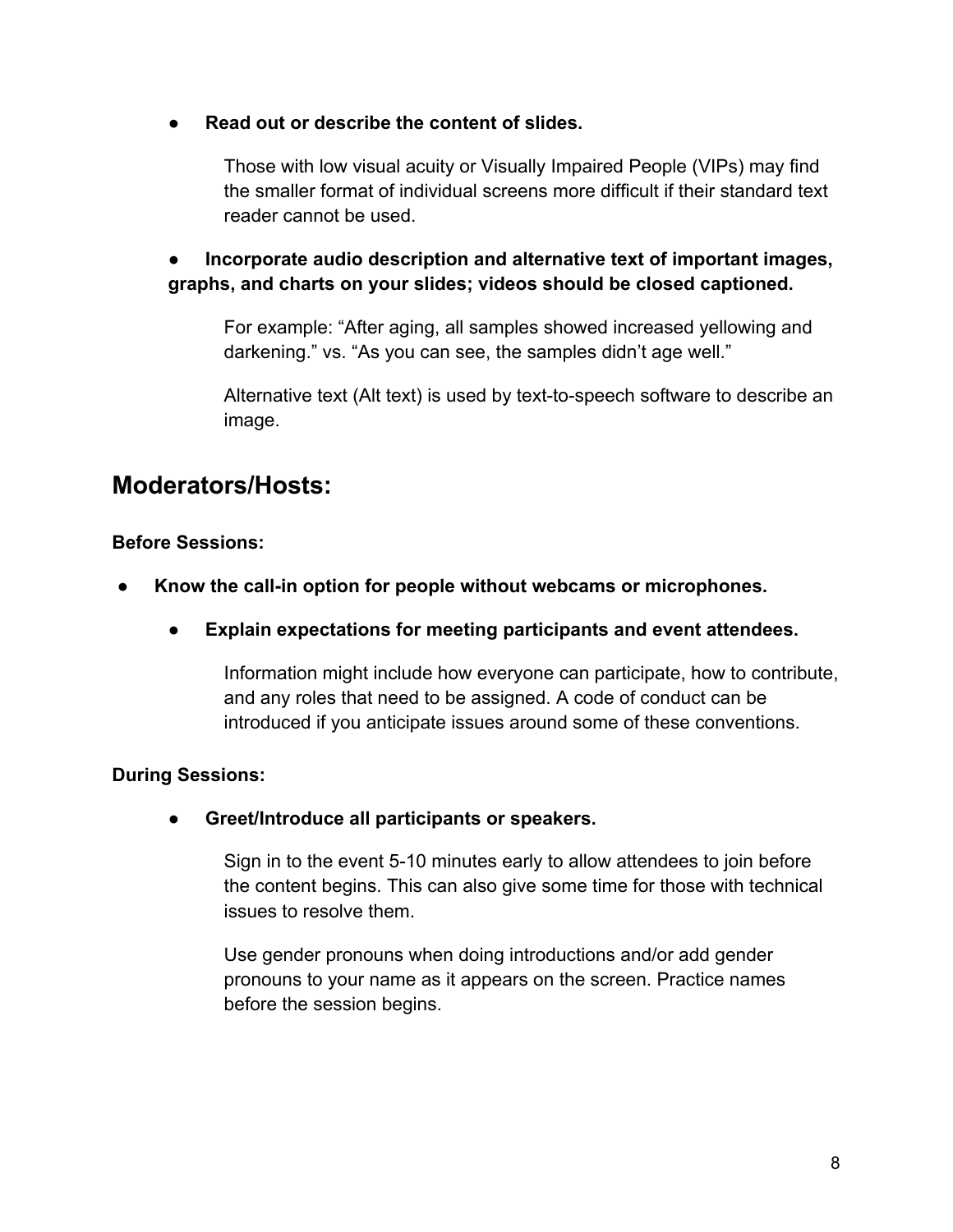**Mute participants for presentations.** 

Muting participants ensures the speaker is always the focus of the presentation and their video feed remains prominent.

# ● **Inform participants of how to turn on the provided Closed Captioning (CC).**

CC will need to be turned on by individual participants if they wish to use it**.**

## ● **If a sign language interpreter is present, make sure they remain visible at all times.**

Ask presenters to allow extra time for inspection of visuals after they are done speaking. People using interpreters cannot examine slides while they are watching the interpreter.

Incorporate pauses into discussion and between topics to allow people to catch up (such as those using text-to-speech, with slow bandwidth, or taking notes).

● **Encourage engagement in meetings and presentations.**

Ask participants to submit questions and comments; multiple people have the same one. The online venue is a good opportunity to provide immediate answers.

Be prepared to ask questions of the speakers to start Q&A sections.

The "raise your hand" feature in Zoom can allow people to be equally recognized and contribute. All conferencing programs have a similar feature.

# **Resources and further reading:**

British Dyslexia Association, Dyslexia friendly style guide

Web Accessibility In Mind, Contrast Checker

Coblis — Color Blindness Simulator